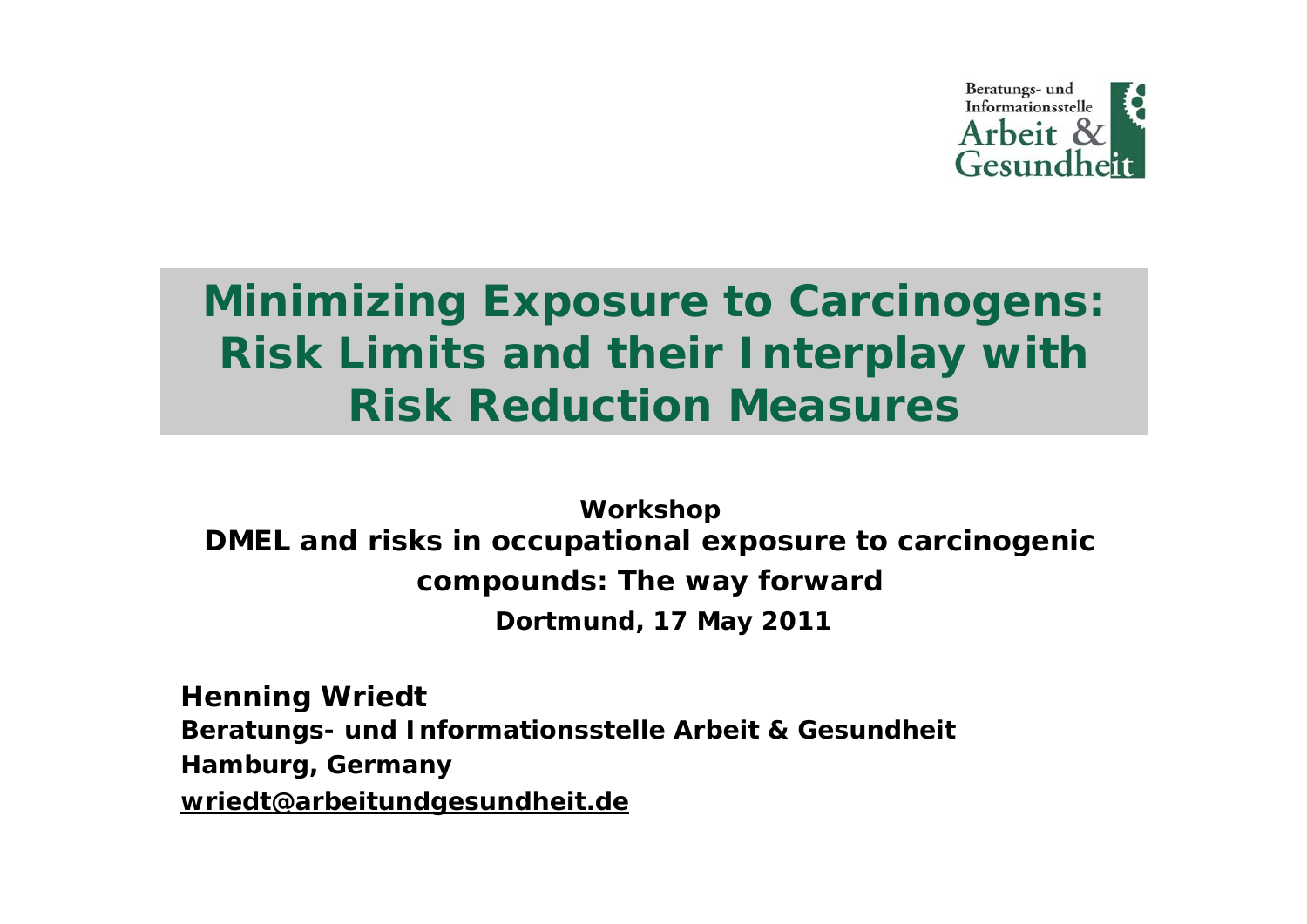### **Overview**



- **Aims of the German approach**
- **Background to the risk limits chosen**
- **Interplay between risk limits and set of control measures** 
	- **Deriving risk-based concentration values for specific carcinogens: initial experience**
		- **Conclusions (in view of REACH)**

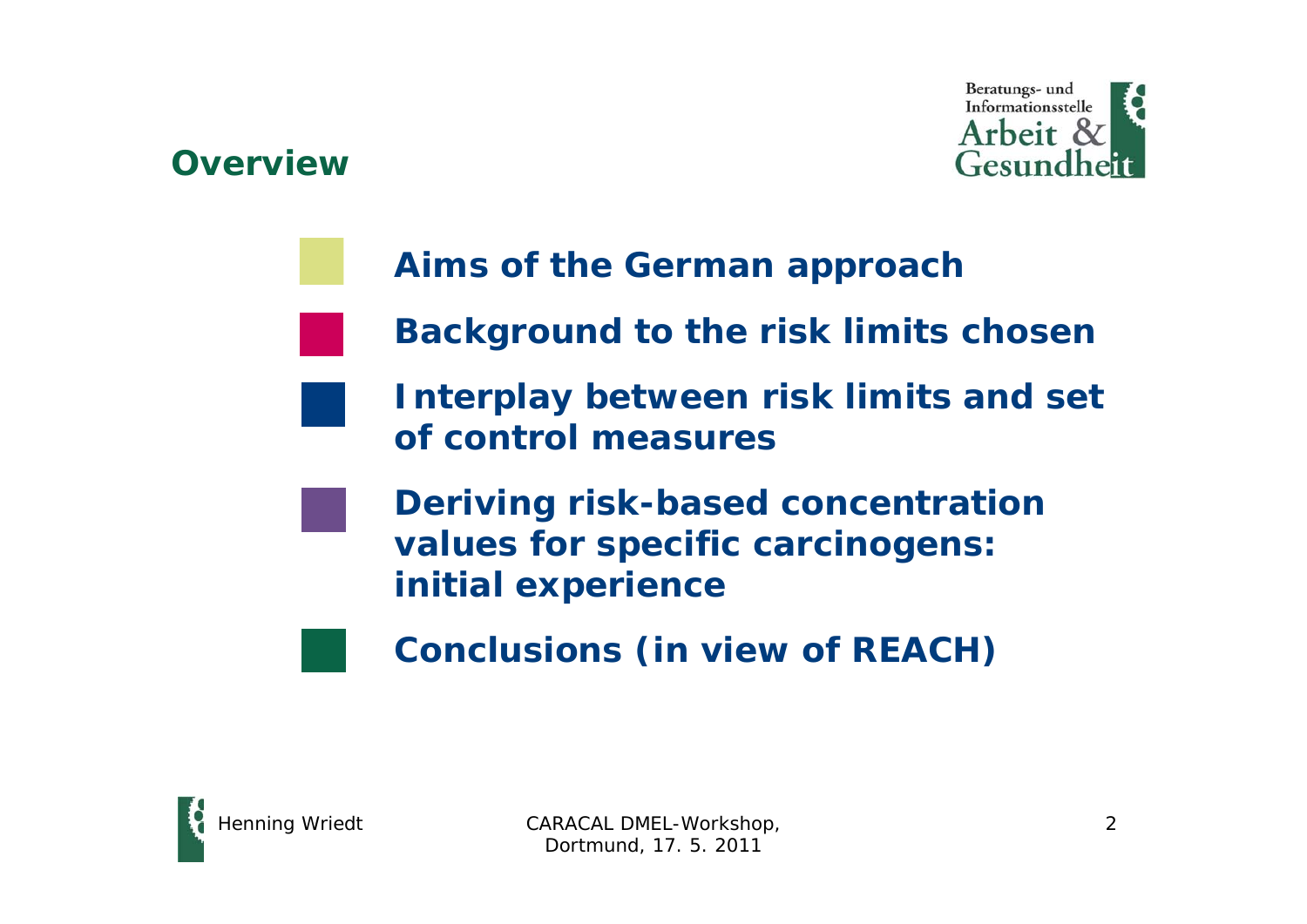

### **Aims of the German approach**

#### Reminder: **Scope**

 solely workers' health – **not** general population / consumers' health

#### **Starting point**

**Periode replacement of carcinogen preferable** (Dir. 2004/37/EC, Art. 4 (1))

#### **Minimization of exposure**

where the replacement of a carcinogen is not technically possible, and where it cannot be manufactured and used in a closed system, the employer shall ensure that the level of exposure is reduced to as low a level as is technically possible (Dir. 2004/37/EC, Art. 5  $(1) - (3)$ )

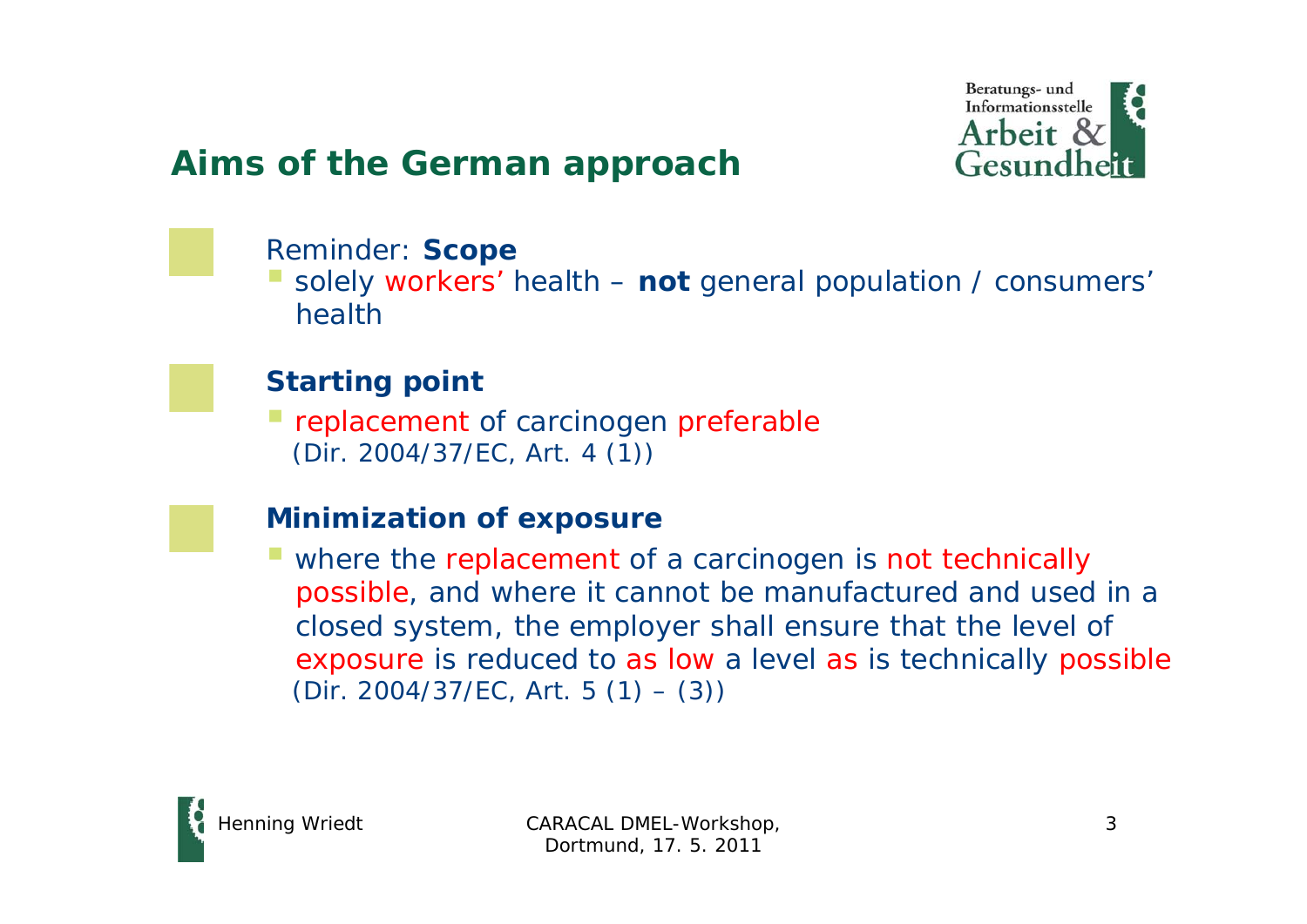

### **Aims of the German approach**

#### **Aim: to make the minimization obligation workable**

- previous approach based on TRK values (technical values) resulted mainly in limiting exposure (i.e. by putting a lid on it), but rarely in a minimization beyond the TRK value
- reminder: other shortcomings of the TRK approach
	- it does not reflect differences in technical possibilities between different task or processes for the same carcinogen
	- • it leads to wide differences for resulting risks (at respective TRK level) for different carcinogens – yet to identical legal consequences!

#### **Aim: to provide general support for minimization efforts**

#### **Aim: to prioritize the minimization of high risks**

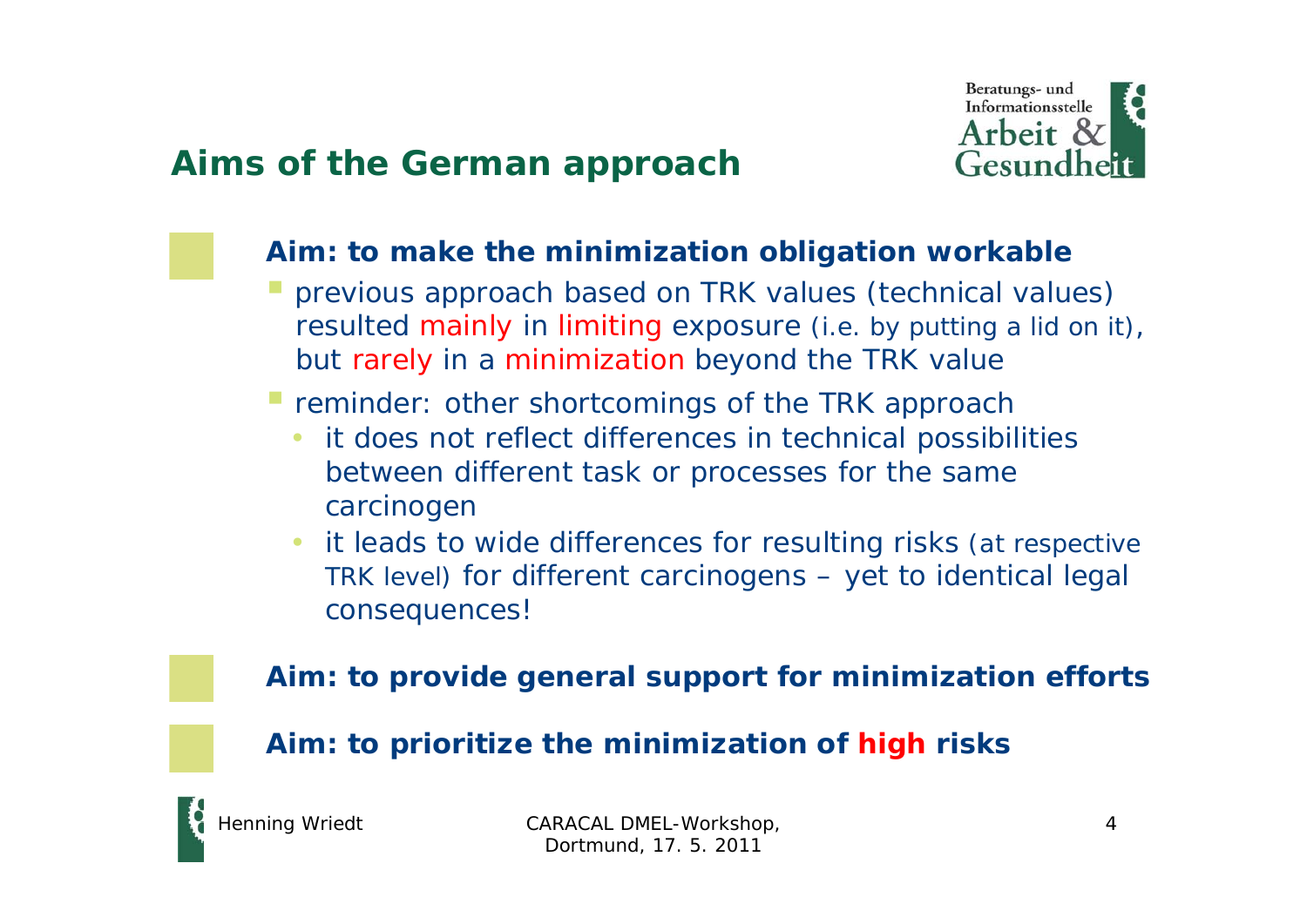### **Basic elements of the German approach**



**introduction of three bandsfor both risks and control measures**(in comparison to two bands under the old system)

**definition of a substance-independent set of control measures for minimizing exposure; each individual type of measure graded according to the three risk bands**

**quantified risks as fundamental control parameters within the concept**

**derivation of two substance-independent risk limits** ("acceptable risk" and "tolerable risk") **as basis for two substance-specific concentration values per carcinogen**  ("acceptable concentration" and "tolerable concentration")

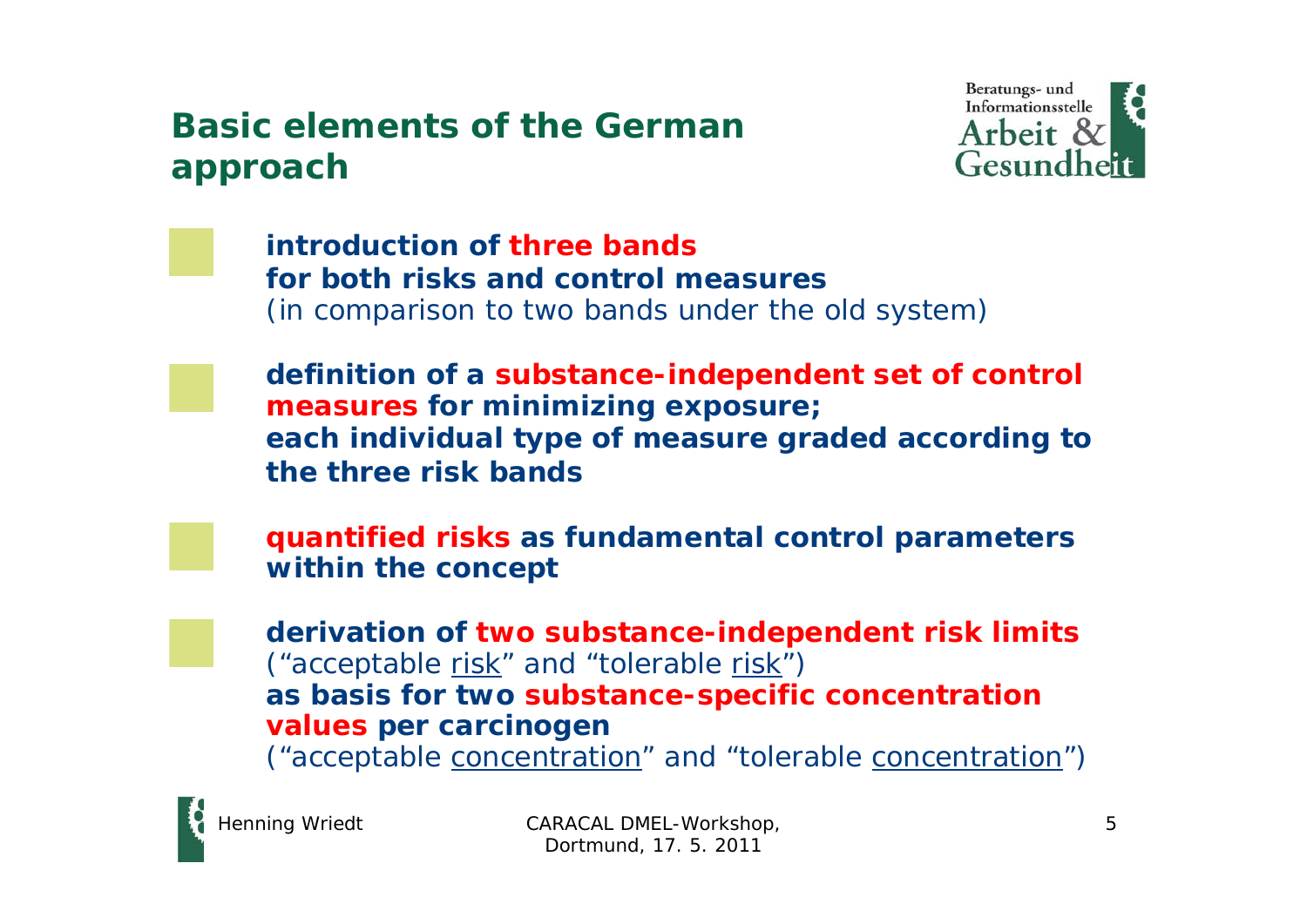### **Basic elements of the German approach**



| <b>three bands</b> (risks / control measures) - schematic view |                                         |  |
|----------------------------------------------------------------|-----------------------------------------|--|
| risk of contracting cancer                                     |                                         |  |
|                                                                | high risk:<br>most stringent measures   |  |
| tolerable risk                                                 | medium risk:<br>less stringent measures |  |
| acceptable risk                                                | low risk:<br>least stringent measures   |  |

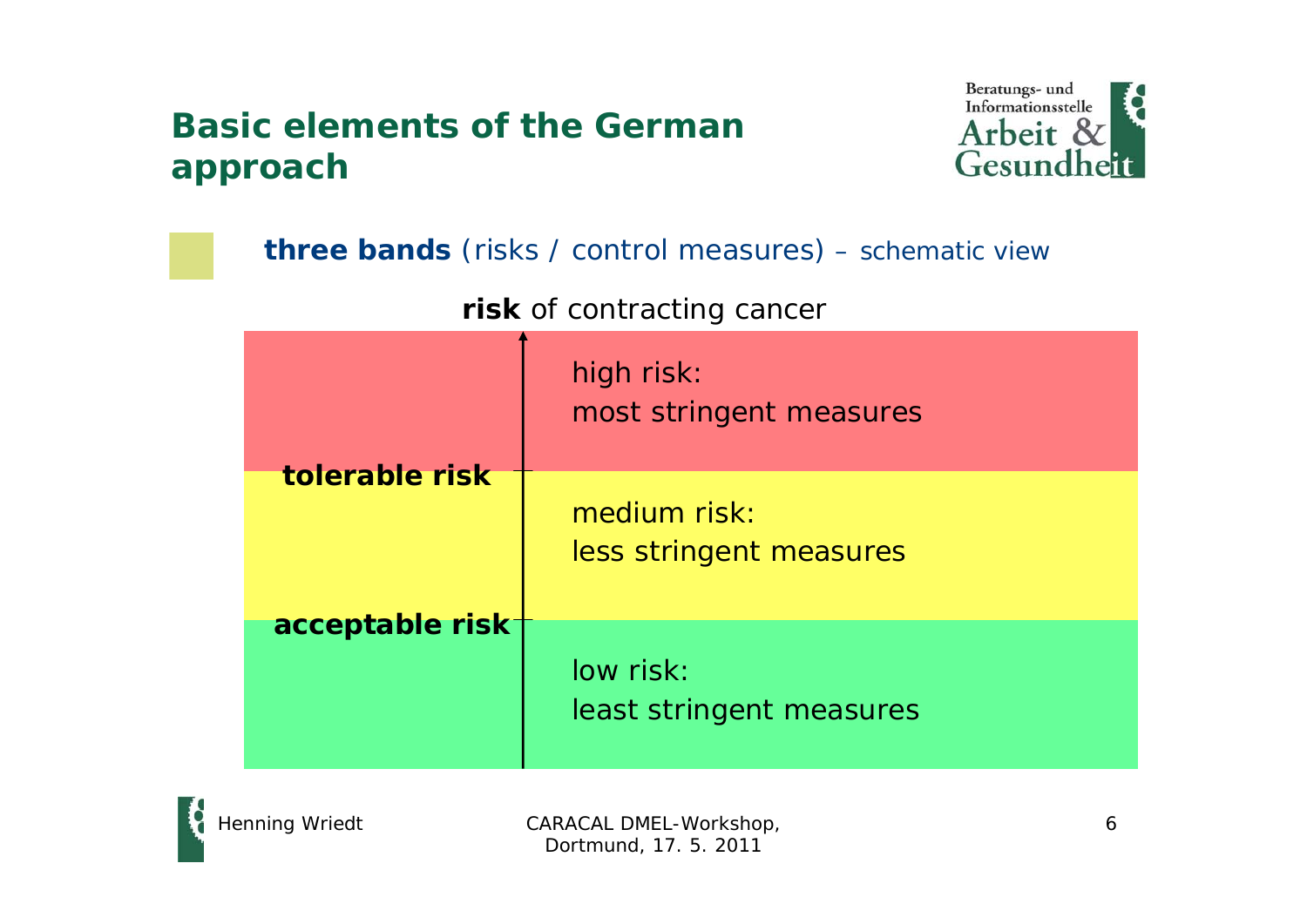### **Background to the risk limits chosen**



**"risk"** – short for: **additional risk** (precisely: additional probability) **of contracting cancer induced by exposure at the workplace**

- **u** adverse health effects other than cancer not included
- **fiecus on cancer incidence: morbidity, not mortality**
- **type or site of cancer not considered (i.e. neither** possibilities of treatment, nor survival times, etc.)

#### **Framing conditions for calculation of risks**

- $\mathcal{C}^{\mathcal{C}}$  assumption of continuous exposure during whole working-life:
	- 8 hours/day, 240 days/year, 40 years

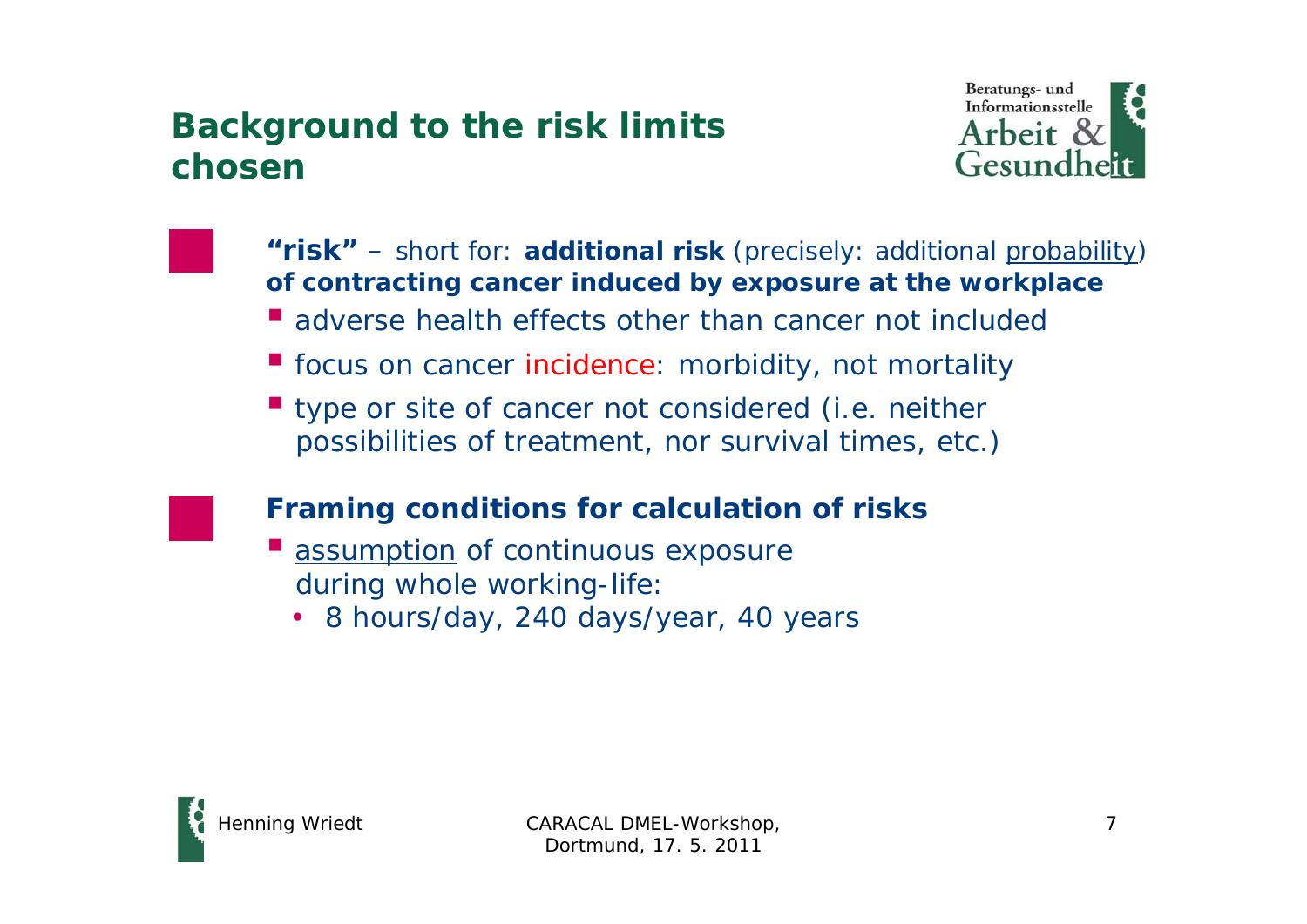### **Background to the risk limits chosen**



### **Deliberations on numerical values of risk limits** (1)



### **Upper risk limit**

- **E** comparison to other occupational health risks of similar severity
	- **probability of fatal work accident** (generally acknowledged aim: further reduction of accidents) **2 : 1,000** (average lifetime value for Germany – for further details see presentation by Prof. Bender)
- **E** comparison to cancer-incidence in unexposed population (i.e. non-smokers, no occupational exposure)
	- **"background" lung-cancer risk for males:** about 0.4 % (rationale: occupational compensation is to set in when total risk is doubled (i.e. occupational risk higher than background risk) – upper risk limit should not exceed that limit)
- **for other risk comparisons see presentation by Prof. Bender** and section 3 in Annex 1 of "Announcement 910"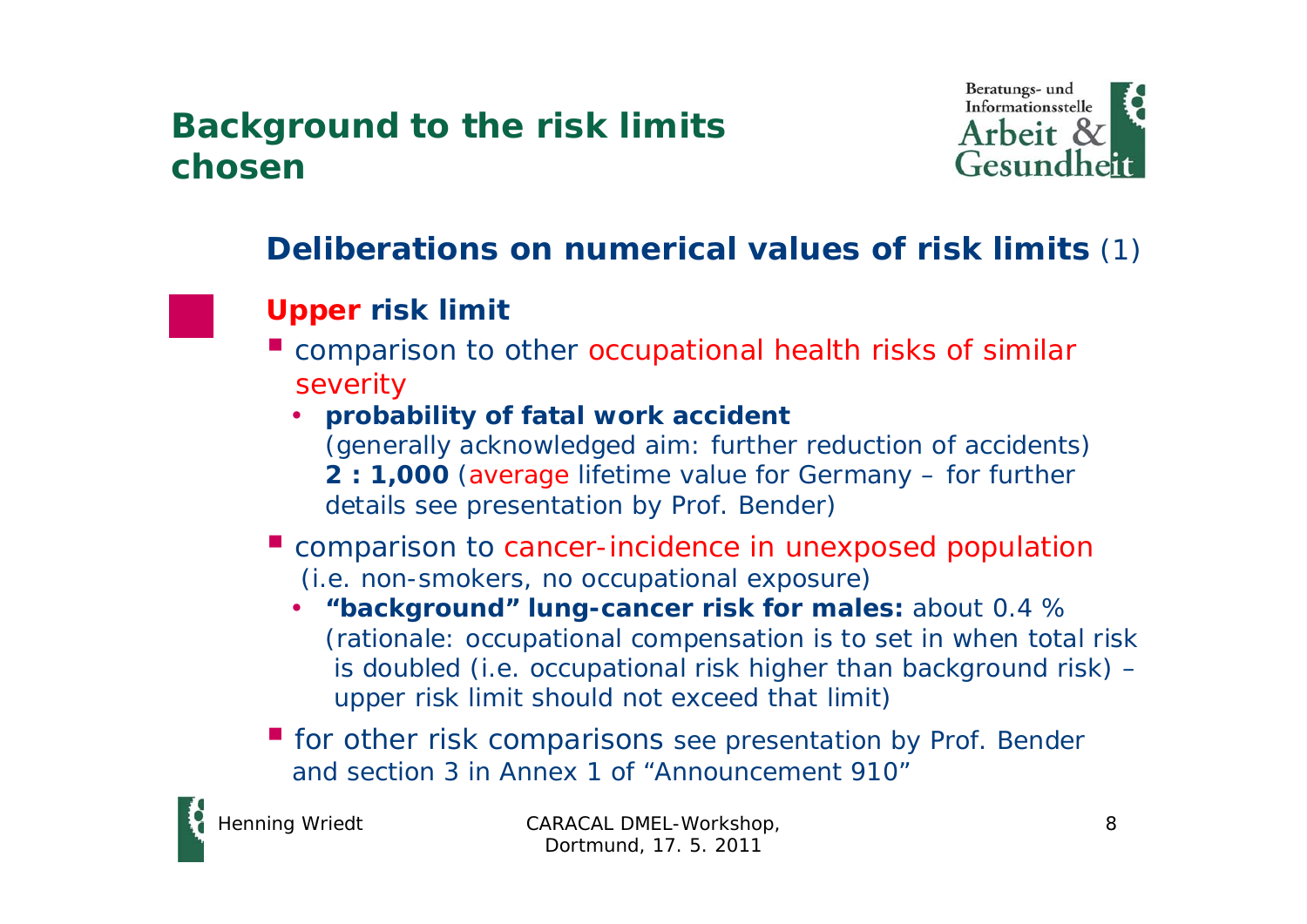### **Background to the risk limits chosen**



#### **Deliberations on numerical values of risk limits** (2)

#### **Lower risk limit**

- P) consensus: no separate risk limit for work environment – instead use of identical target risk as applied for general population for "general" environment
- reason: ethical grounds  $-$  no valid arguments found for justification that workers should be submitted to a higher target risk than population in general



#### **Gap-width between the two risk limits**

- size of gap should extend over 1.5 to 2 orders of magnitude (i.e. factor 30 (logarithmic) / 50 (linear) to 100)
	- not too small to cope with the foreseeable uncertainties in the exposure-risk-relations
	- not too wide to justify the same control measures for the whole medium risk band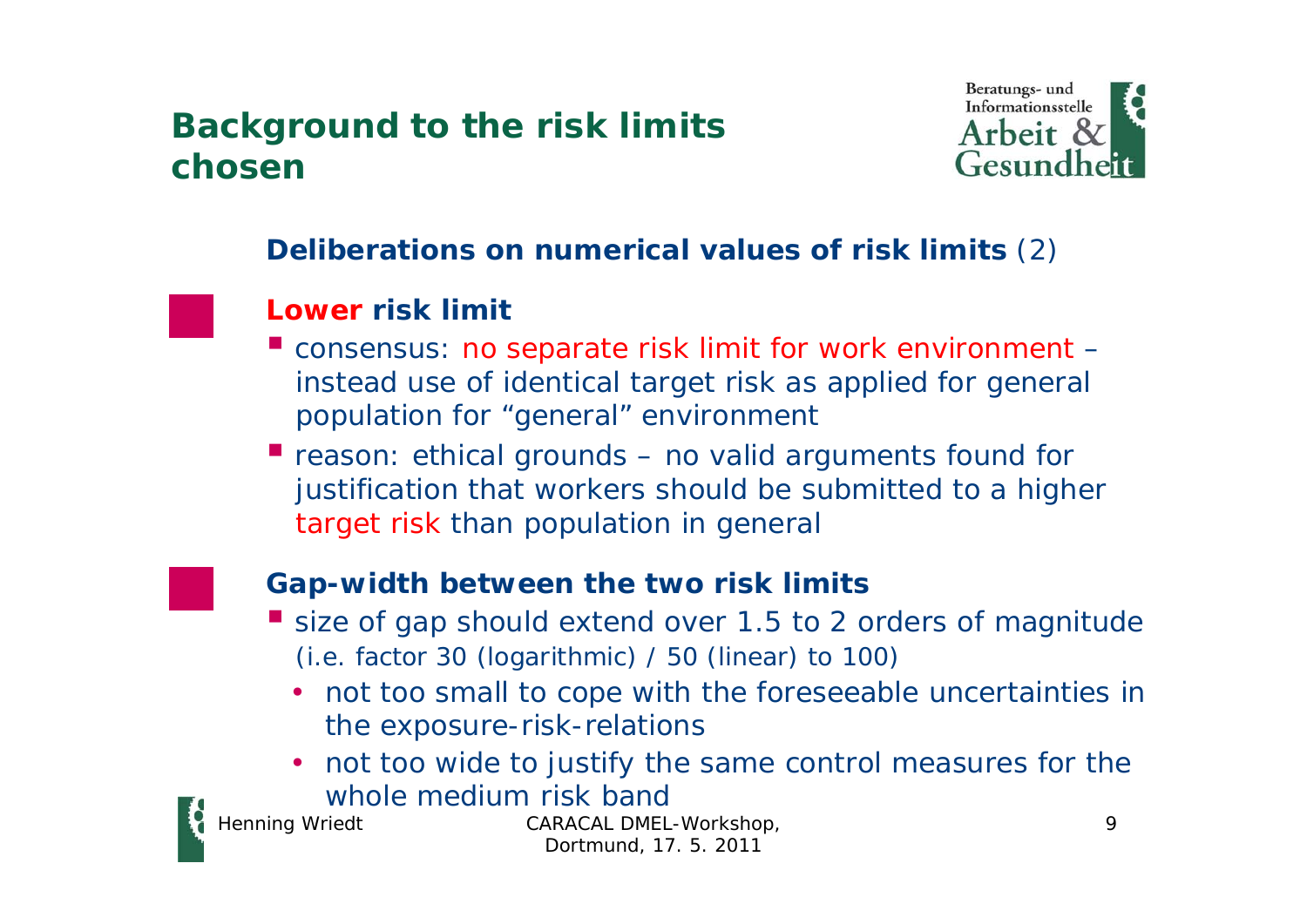

### **Defining the consequences of the risk limits**



#### **No consensus on numerical values of risk limits without clarity on consequences**

p. agreement on control measures precondition for agreement on risk limits

#### **Consensus on scope of measures and on their grading**

- $\mathbb{R}^2$ 19 individual types of control measures, graded into 3 steps
- $\mathbb{R}^2$  sorted into five groups of measures (administrative, technical, organisational, medical, substitution)

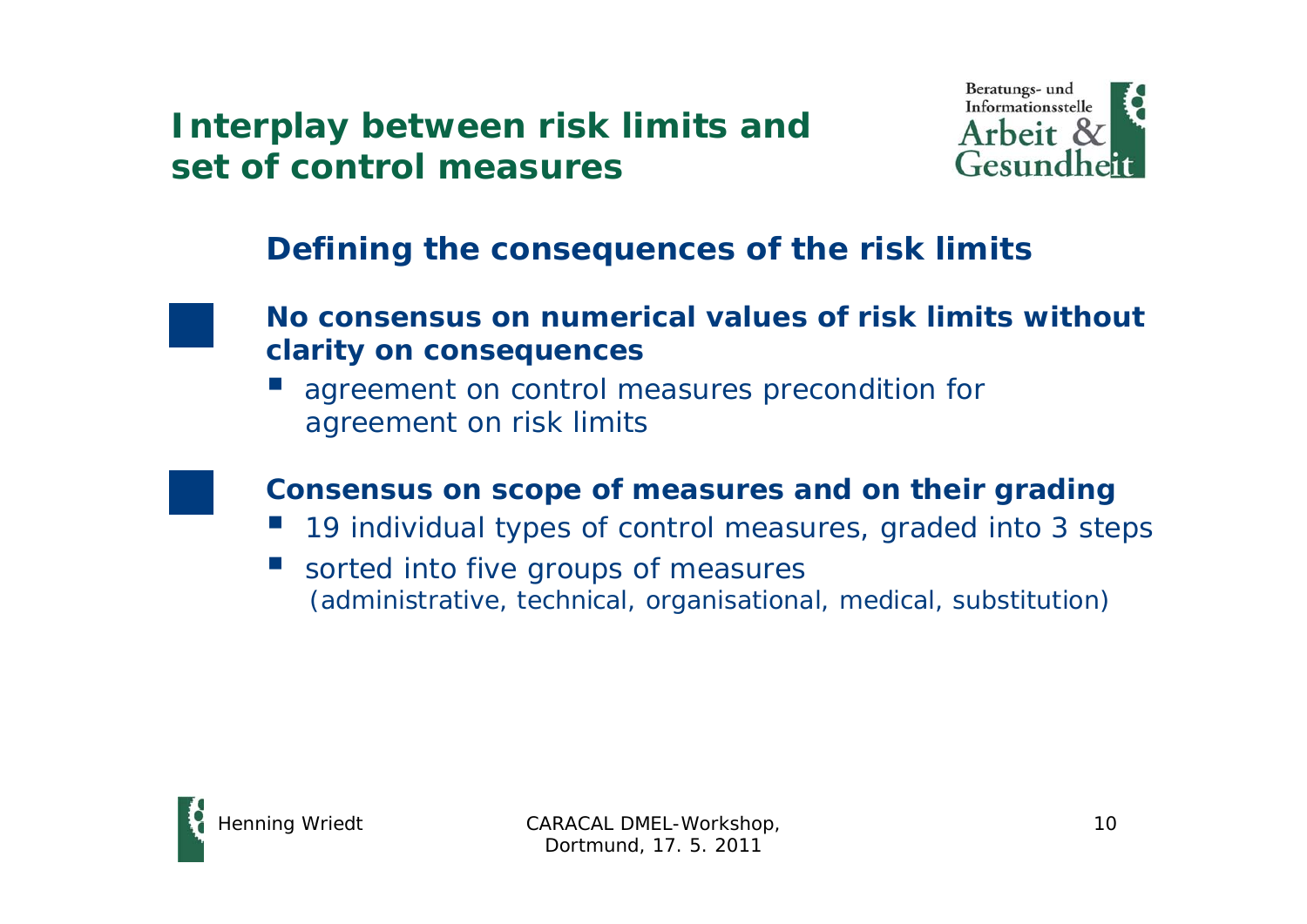

### **Control measures – three examples**



#### **Action plan**

- **P** requested for high and medium risks
- $\mathbb{R}^2$  description of planned concrete measures for further exposure reduction: when, how, amount of expected reduction
- modelled after Dutch example

#### **Minimization of exposure**

- **DE obligatory for high and medium risks**
- **Optional for low risks (to be agreed at company level)**



#### **Use of respiratory protective equipment**

- **D** obligatory for high risks
- p. optional for medium risks; employer must always provide RPE
- e<br>S not necessary for low risks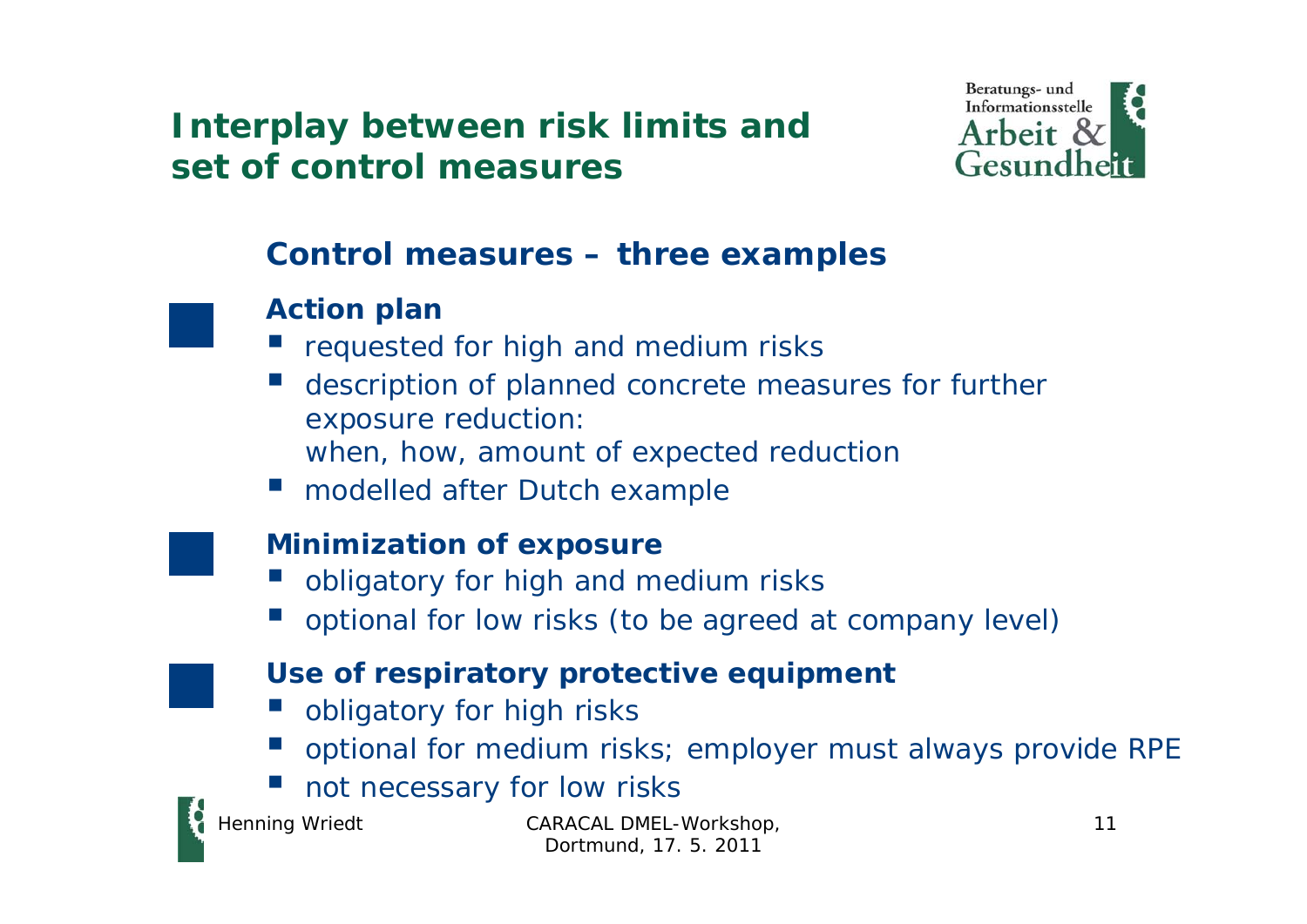

### **Control measures – brief overview** (1)



#### **Obligations for exposure above "tolerable concentration"**

- lowering of actual exposure below "tolerable concentration" within three years
- ▶ deriving an action plan
- **informing of enforcement agency;** yet no permission needed within those three years

#### **plus**

list of additional control measures (not specified here)



#### **Obligations for exposure below "acceptable concentration"**

- (basic) occupational hygiene
- list of additional control measures (see next slide)
- further minimization of exposure not obligatory but desirable, to be achieved through agreements at company

level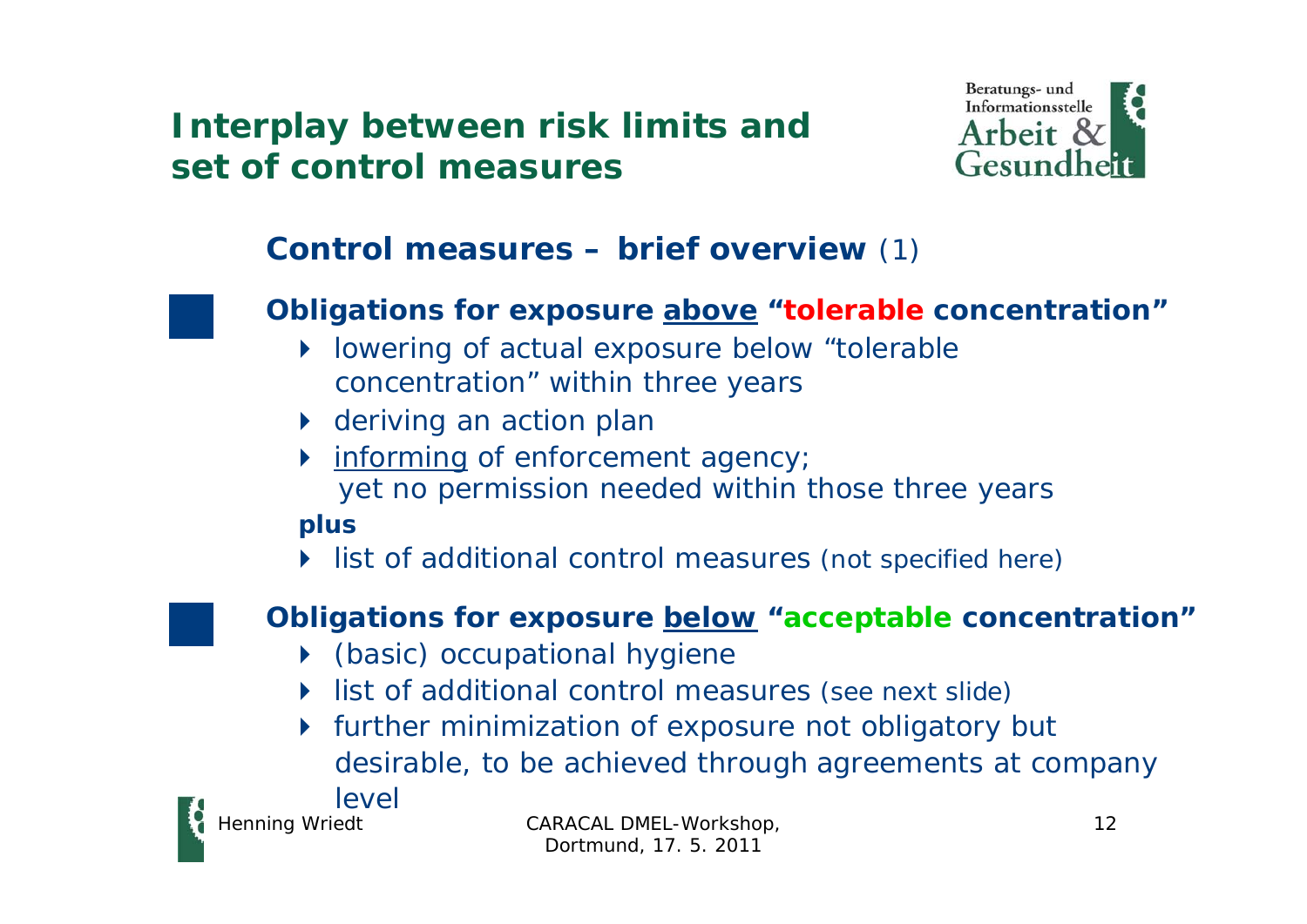

### **Control measures – brief overview** (2)

| Compilation of obligations for actual exposure below "acceptable concentration" / low risk |                                                                                                      |  |
|--------------------------------------------------------------------------------------------|------------------------------------------------------------------------------------------------------|--|
| (Basic) occupational hygiene                                                               | <b>Yes</b>                                                                                           |  |
| Minimization of number of exposed                                                          | Avoidance of unnecessary exposure of bystanders                                                      |  |
| <b>Transparency of risk</b>                                                                | <b>Yes</b>                                                                                           |  |
| <b>Communication of risk</b>                                                               | Yes                                                                                                  |  |
| Written and oral instructions, training                                                    | <b>Yes</b>                                                                                           |  |
| <b>Spatial separation</b>                                                                  | If possible, within reason                                                                           |  |
| Minimization of amount of substance used                                                   | <b>Yes</b>                                                                                           |  |
| <b>Technical control measures</b>                                                          | No additional control measures demanded, but no<br>reduction of control measures already implemented |  |
| <b>Minimization of exposure</b>                                                            | To be agreed at company level                                                                        |  |
| <b>Medical and toxicological advice</b>                                                    | <b>Yes</b>                                                                                           |  |
| <b>Entitlement to medical surveillance</b>                                                 | <b>Yes</b>                                                                                           |  |
| (Repetition of) feasibility check on substitution                                          | Reduced obligations on documentation                                                                 |  |
| Substitution (substance and process), product<br>type with lower exposure potential        | If possible, within reason                                                                           |  |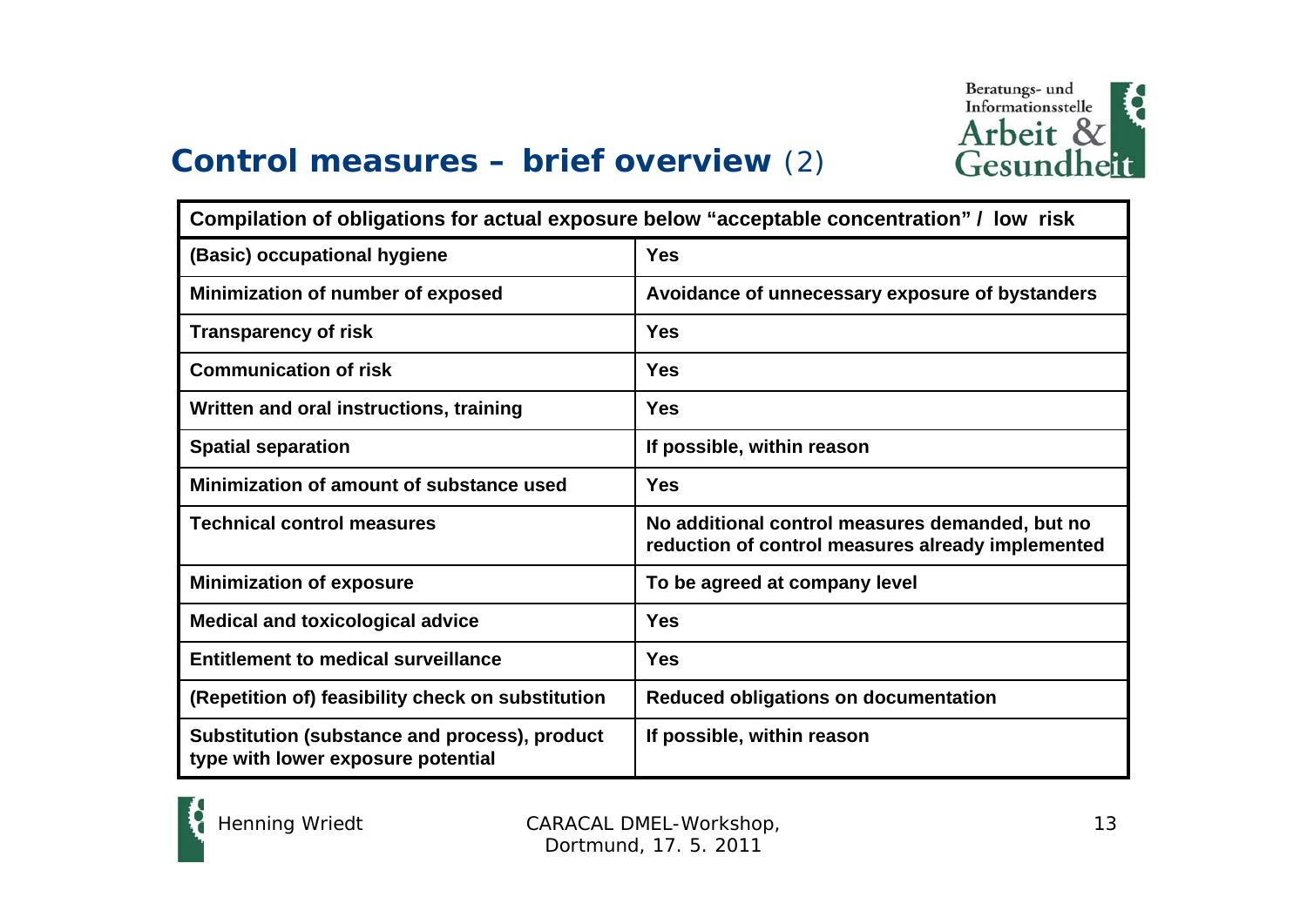

### **Numerical values of risk limits**



**Agreement on set of control measures foundation for consensus on numerical values of risk limits**



**Resulting numerical risk values**

- $\mathbb{R}^2$  **upper risk-based limit** ("tolerable risk")
	- **4 : 1,000**
- $\blacksquare$  **lower risk-based limit** ("acceptable risk")
	- ◆ **4 : 100,000** (starting 2018 at the latest)
	- **4 : 10,000** (for a transitional period of at least until 2013, at most until 2018)

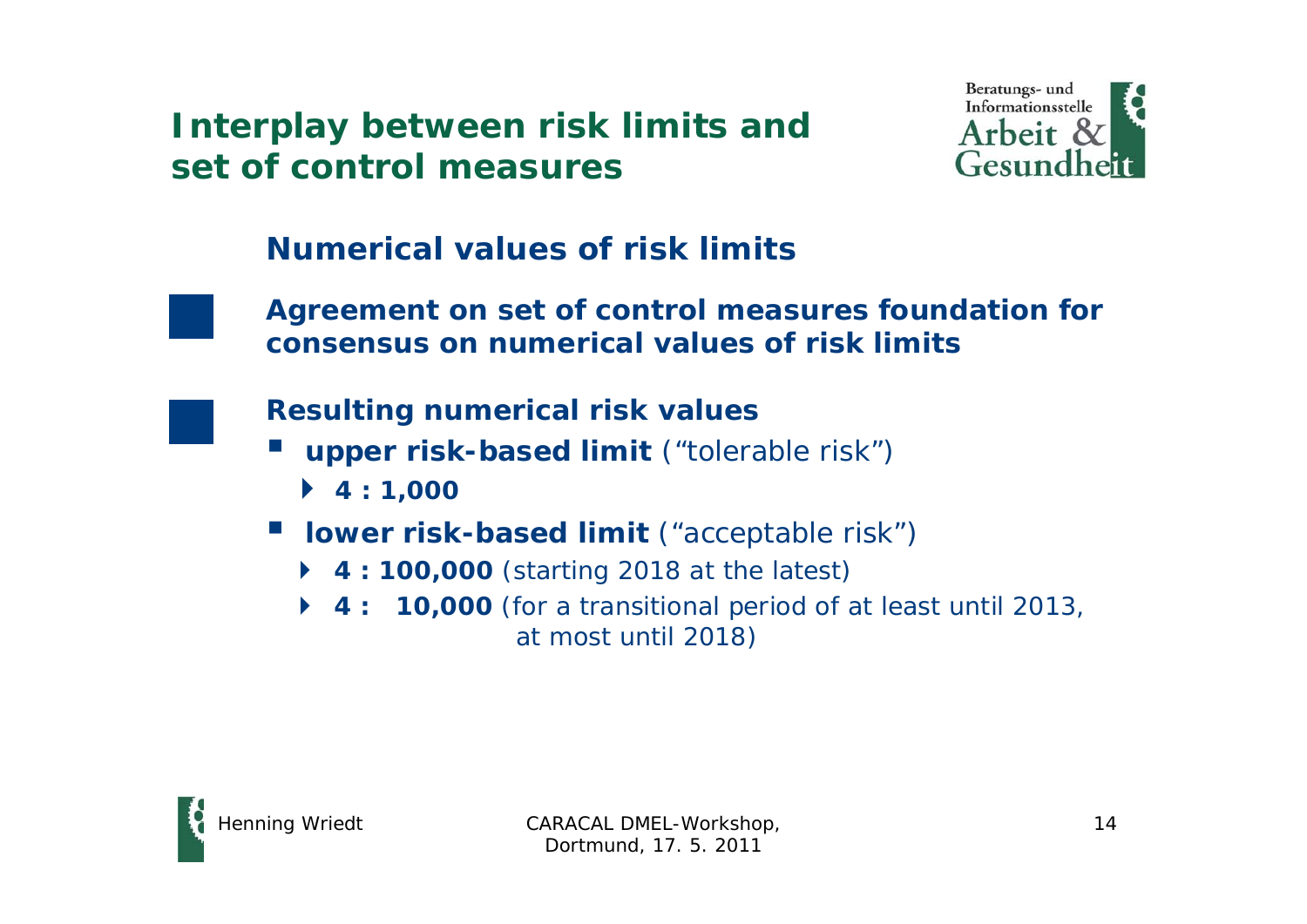

### **Function of risk limits**



#### **Within the approach, the two risk limits have different functions regarding the minimization obligation**



#### **upper risk-based limit**

- **de facto starting point for risk reduction** (higher risks avoided by obligatory use of RPE)
- de facto lifetime risk will be lower than 4 : 1,000 due to obligatory minimization

### **lower risk-based limit**

- $\mathbb{R}^2$ de facto target risk for risk reduction
- $\mathbb{R}^2$  de facto lifetime risk will be higher than 4 : 100,000 for several reasons (higher initial risk, pace of minimization, optional minimization below 1 : 100,000)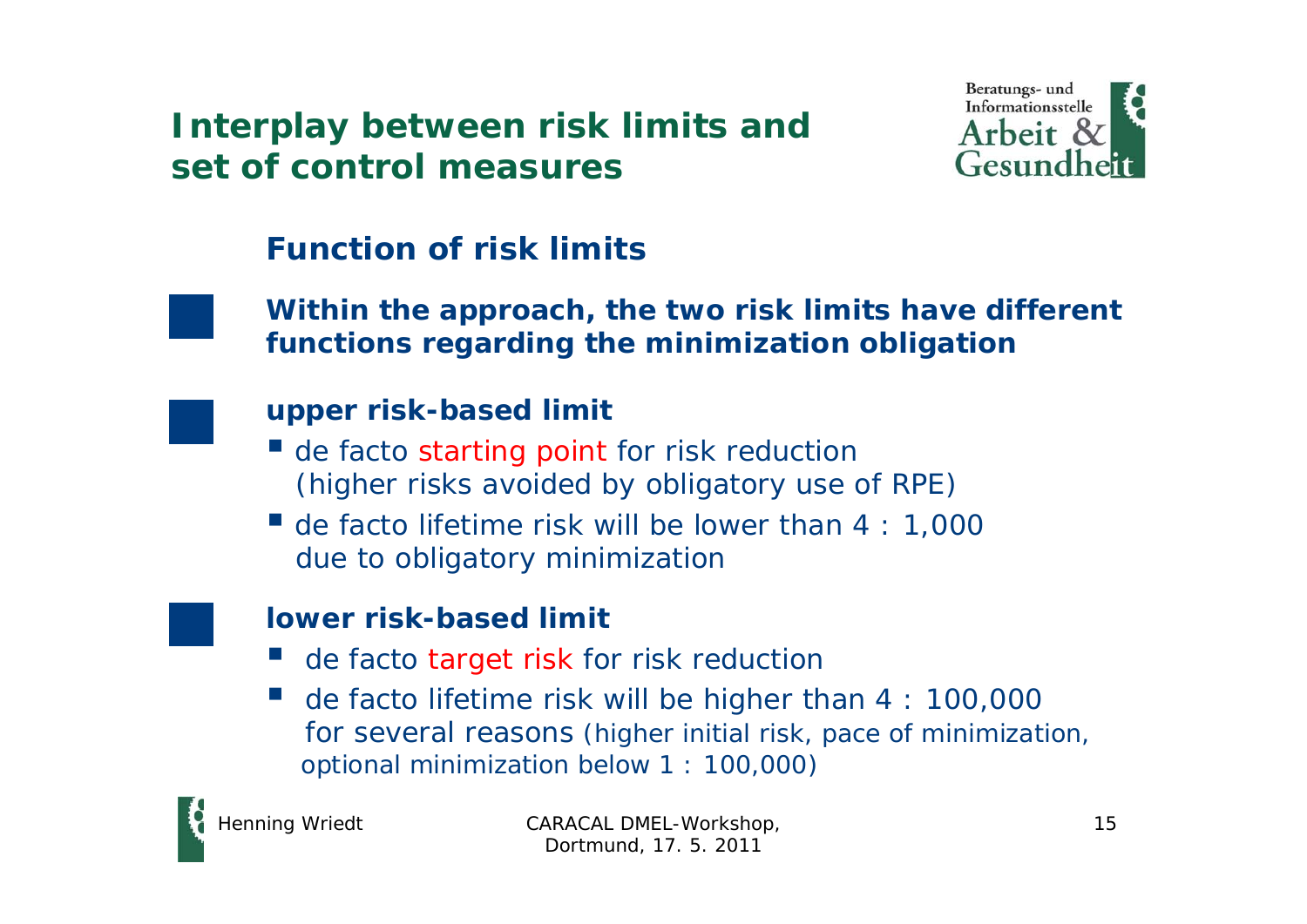

- **Application of concept on individual carcinogens necessitates derivation of two concentration values per carcinogen**
- tool: specifically developed general concept for the derivation of **exposure-risk-relations** (ERRs)
	- ▶ published as Annex 2 of "Announcement 910" see: **[http://www.baua.de/en/Topics-from-A-to-Z/Hazardous-](http://www.baua.de/en/Topics-from-A-to-Z/Hazardous-Substances/TRGS/Announcement-910.html)[Substances/TRGS/Announcement-910.html](http://www.baua.de/en/Topics-from-A-to-Z/Hazardous-Substances/TRGS/Announcement-910.html)**
- current work programme: derivation of ERRs for 30+ carcinogens
	- 10 ERRs already published (in section 3 of the German version of "Announcement 910")

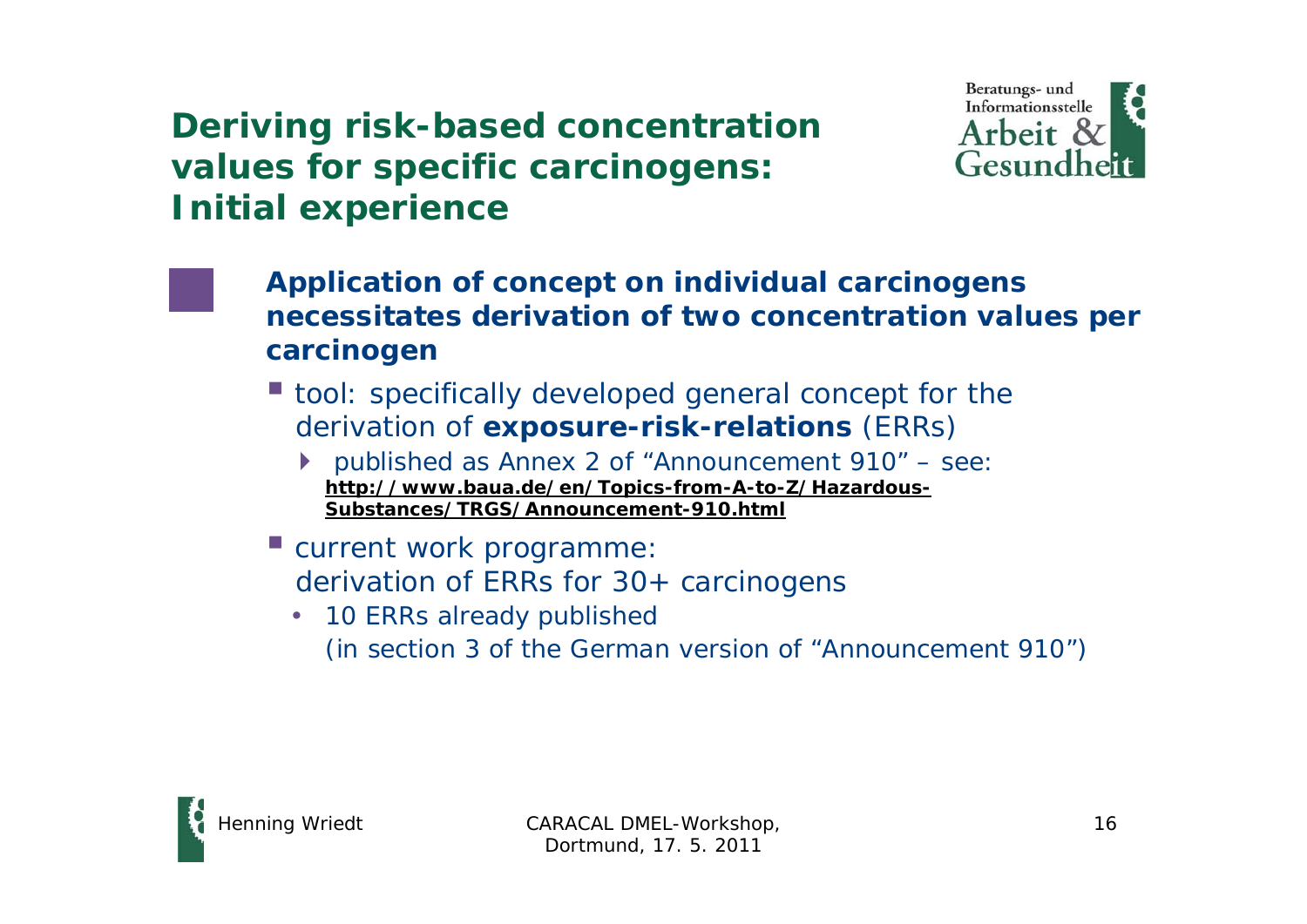



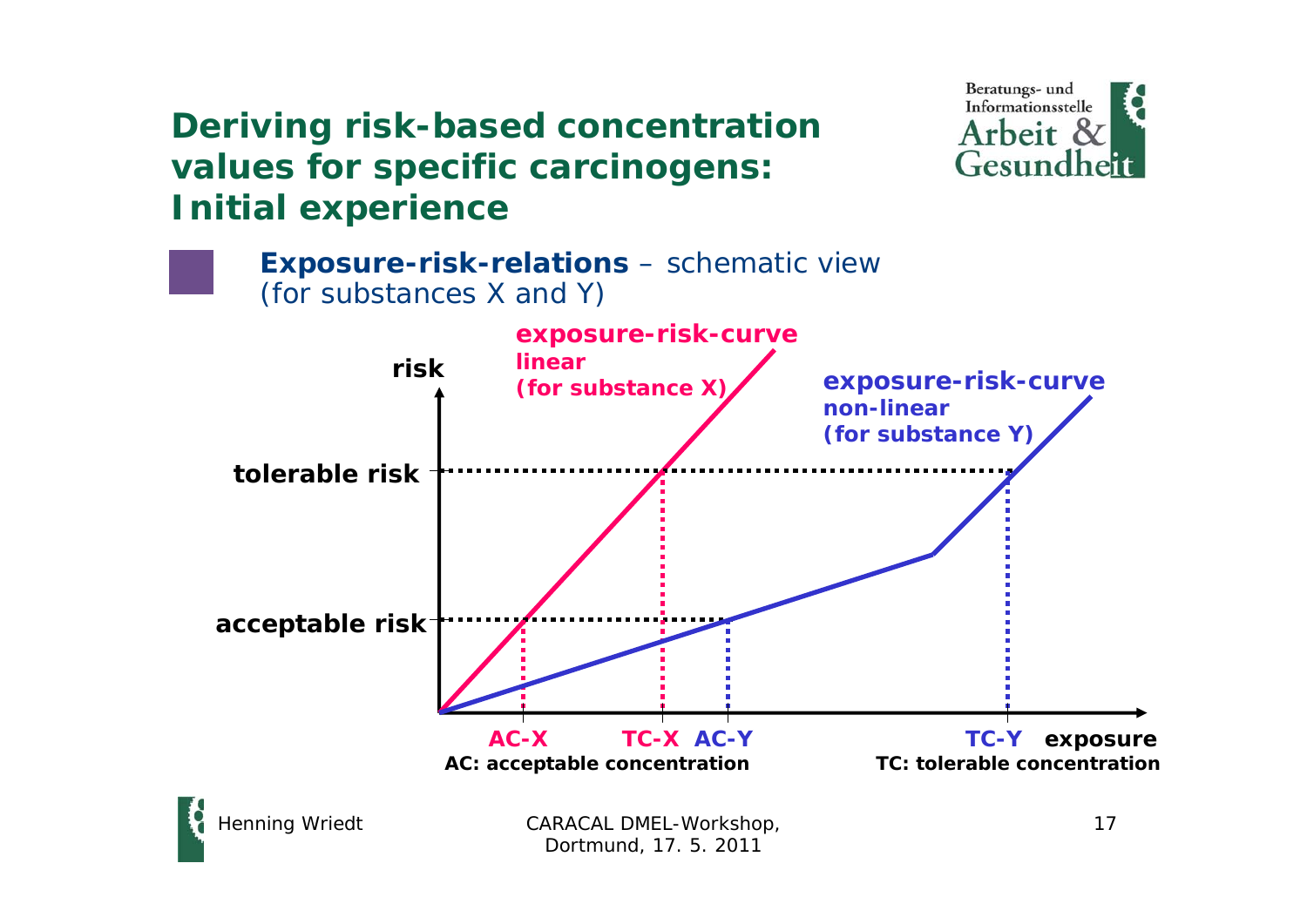

### **Carcinogens (to be) covered by the approach**

• **Acrylamide** • **Acrylonitrile** • **Aluminiumsilicate fibres (ceramic fibres)** • **Asbestos**• **Benzo(a)pyrene** • **1,3-Butadiene** • **Ethylene oxide** • **4,4'-Methylenedianiline** • **Nitrosamines**• **Trichloroethene**• **Arsenic**• **Benzene**• **Beryllium** • **Lead** (possibly OEL) • **Cadmium**• **Chromium (VI)** • **Cobalt** • **Diesel motor emissions**• **Nickel** • **Quartz** (possibly OEL) • **Antimony trioxide** • **Bitumen**• **Epichlorohydrine** • **Ethylene imine** •**Hydrazine**

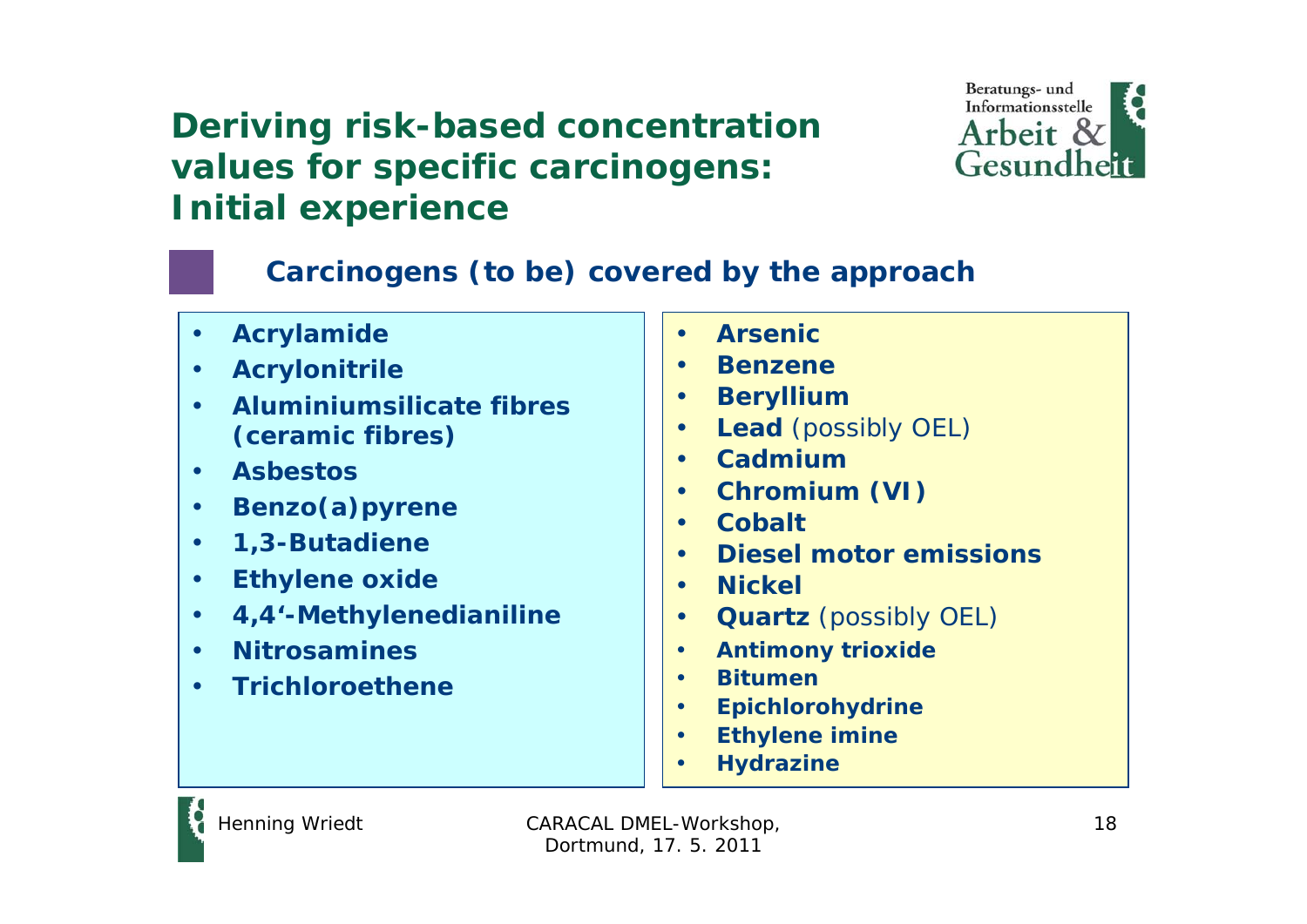

### **Clarifications needed for substance-specific issues**

- approach for assessment of simultaneous exposure to several carcinogens **to be developed**
- F. approach for non-malignant toxic effects below the "tolerable concentration" with regard to the malignant effect
- F. approach for considering the previously described state of technology (i.e. the former technical-based limit values)
- F. approach for peak exposures and for dose considerations (in particular in cases of occasional exposure)

#### **to be developed**

- Ξ approach for background exposure to a carcinogen above the "acceptable concentration"
- r. approach for limit of detection above the "acceptable concentration"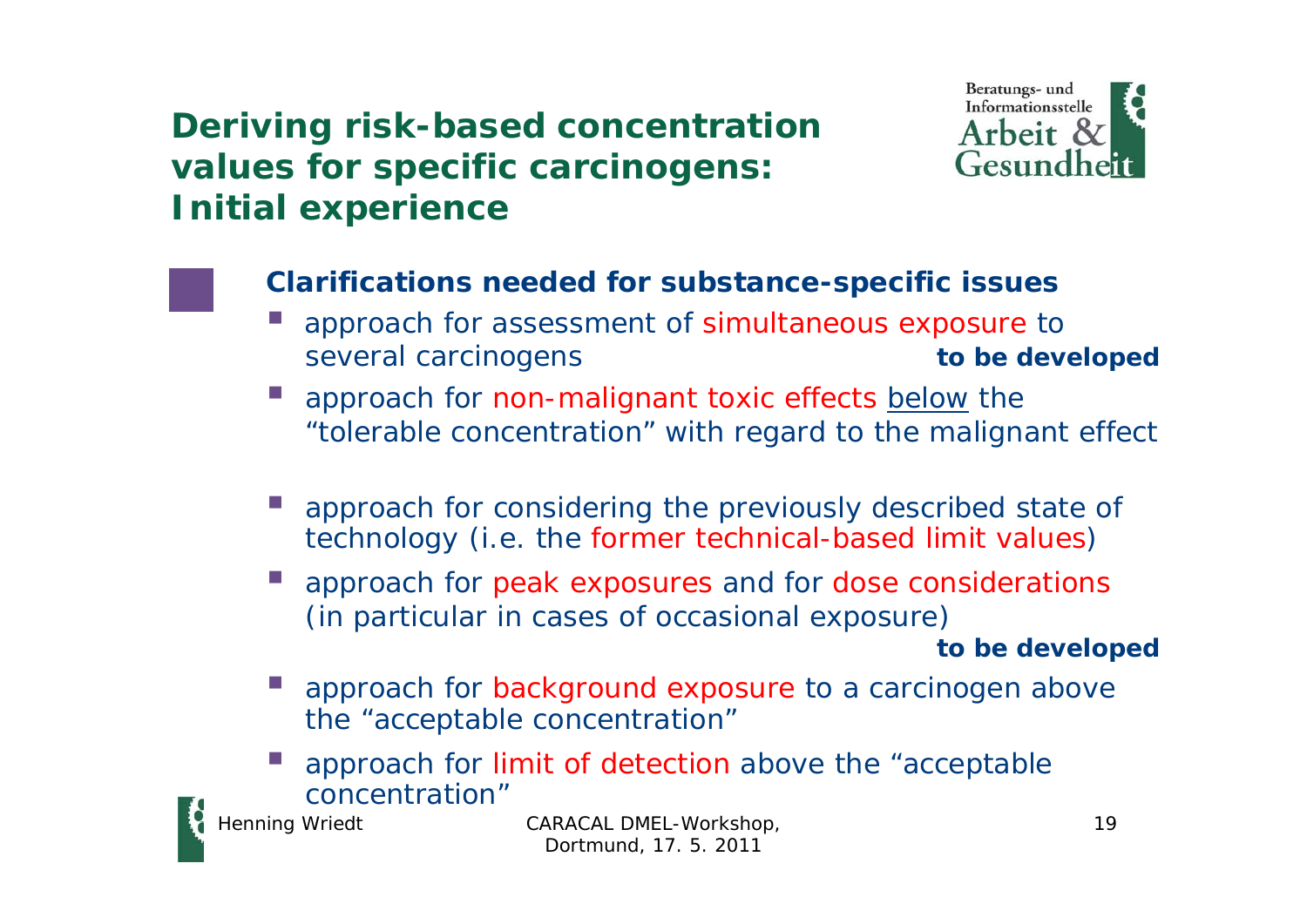

#### **Potential critical parameters to be envisaged for some carcinogens**

- **background exposure**
- **measurability (limit of detection)** 
	- actual "state of technology" for measurement and analytics might define the current limit of minimization

**Suggestion: these observations should also be taken into account when discussing DMELs**